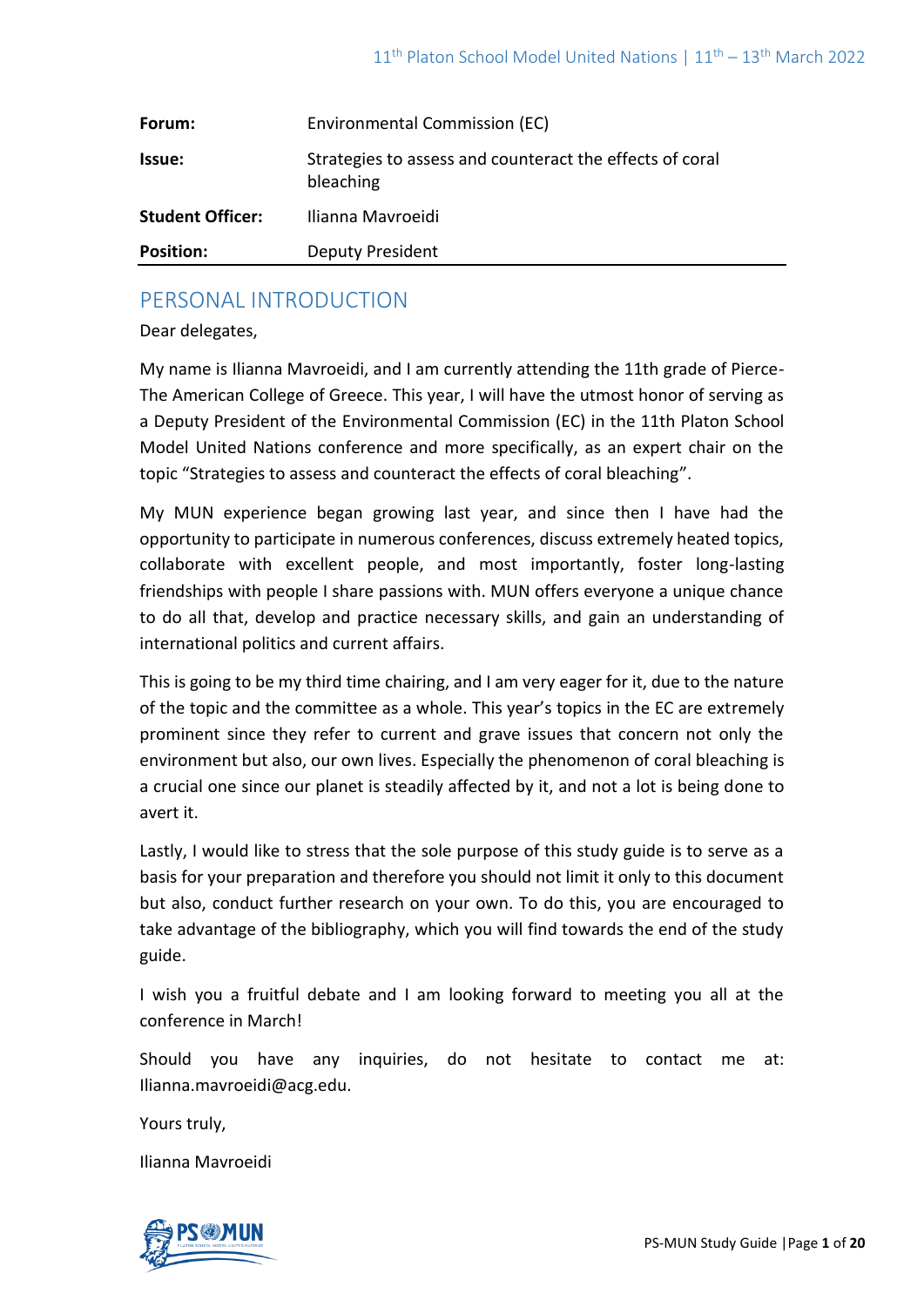# TOPIC INTRODUCTION



*Figure 1: Image depicting a coral before and after it experienced bleaching.*

Corals are a crucial source of life for Earth-they are its heart, scattered all across its water bodies. Just like a heart, they are composed of a simple internal and an extraordinarily complex external, while their value for humans and the Earth is immense. Coral bleaching, which can cause their death, is essentially like the body being deprived of its basic needs.

Corals help preserve approximately 25% of all marine life as they provide shelter, spawning grounds, and food for a substantial number of marine animals. Additionally, corals act as a natural storm barrier, protecting the land from storm surges, waves, and erosion. 1

Corals do not only possess an environmental value but are also crucial for the medical sector. Many species of corals contain certain pharmaceutical substances which are used to treat and/or cure several diseases, including cancer, such as prostaglandin which derives from sea fans, and bryostatin obtained from coral rhizomes.

Finally, coral reefs are of significant cultural value to some island communities, since they are a part of their land, are involved in many of their traditions, and supply the populations with a lot of benefits and essentials for life.

Unfortunately, coral bleaching is continuously affecting the world's corals and it is considered one of the gravest natural disasters for many reasons. After a major bleaching event, it is extremely difficult for corals to revive and obtain their vibrant colors back, considering that they grow approximately 1cm per year.2 Thus, the situation is gradually deteriorating and so do the effects on humans and wildlife.

<sup>&</sup>lt;sup>2</sup> Greenpeace. "What is Coral? What Are the Causes, Impacts, and Solutions of Coral Bleaching?" Greenpeace East Asia, [www.greenpeace.org/eastasia/blog/6119/what-is-coral-what-are-the-causes](http://www.greenpeace.org/eastasia/blog/6119/what-is-coral-what-are-the-causes-impacts-and-solutions-of-coral-bleaching/)[impacts-and-solutions-of-coral-bleaching/.](http://www.greenpeace.org/eastasia/blog/6119/what-is-coral-what-are-the-causes-impacts-and-solutions-of-coral-bleaching/) 



<sup>1</sup> National Geographic. "Corals." National Geographic,

[www.nationalgeographic.com/animals/invertebrates/facts/corals-1.](http://www.nationalgeographic.com/animals/invertebrates/facts/corals-1)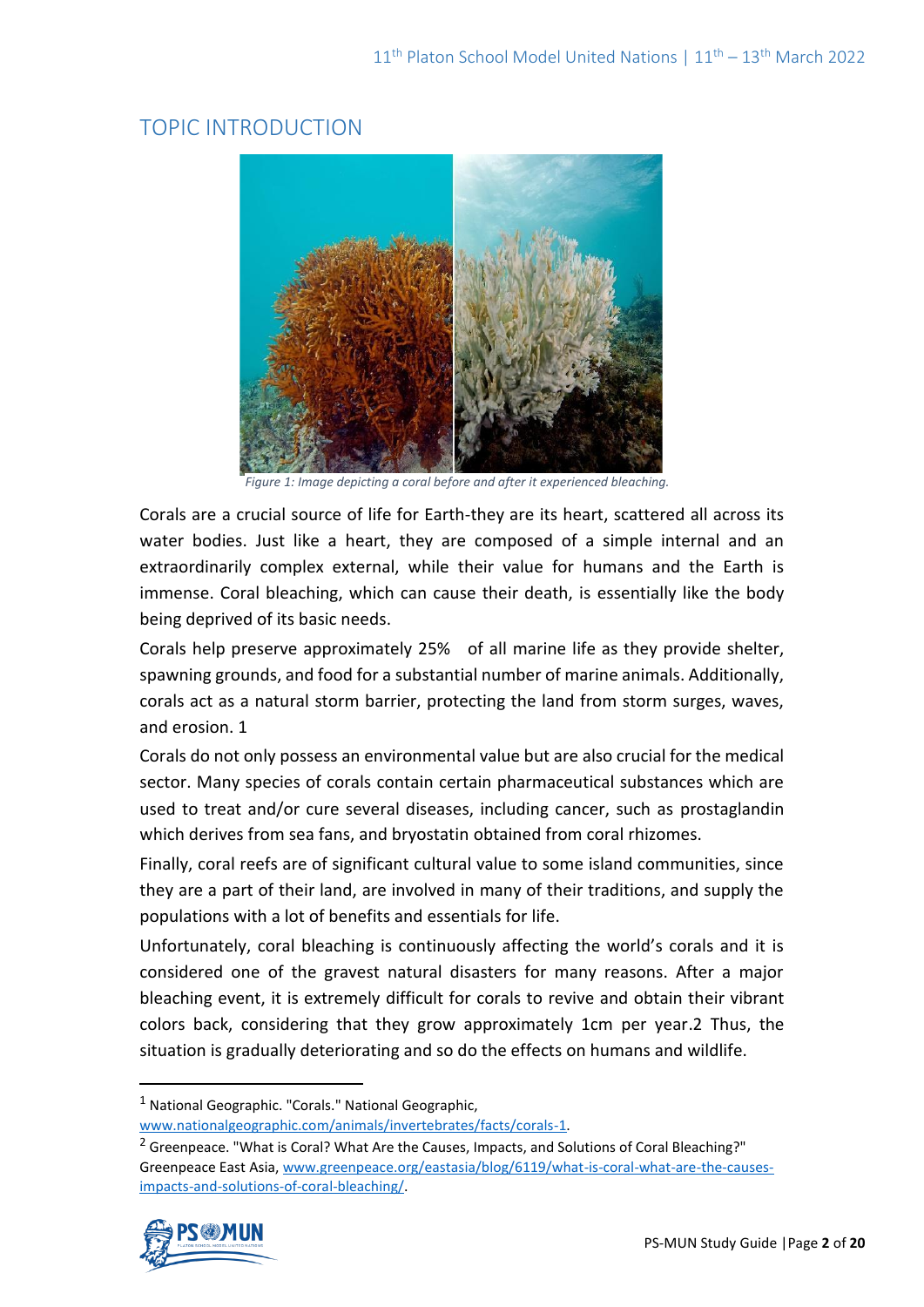Coral bleaching is a global event; everyone is affected by it and hence, everyone should be concerned. However, that is not the case. People are not being motivated and measures are not being taken to save the planet from the impacts of coral bleaching. There is an urgent need for action to minimize coral bleaching events and, consequently, minimize their effects on human and animal life, as well as the environment. If we do not act to prevent coral bleaching, it is estimated that within the next 30 years, bleaching will kill most of the world's remaining corals; that is, the entire ecosystem might be eradicated in our lifespan.



*Figure 2: Image depicting the areas affected by coral bleaching.*

# DEFINITION OF KEY TERMS

## Corals

Corals are sessile invertebrate animals that are part of the Cnidaria family of vibrant and captivating creatures. They usually assemble colonies that consist of numerous identical polyps. Contrary to popular belief, corals are considered animals since, in contrast to plants, they do not produce their own food-either the algae that live inside them provide corals with it or they collect it themselves with their tentacles.

## Coral bleaching

Coral bleaching is the process through which corals lose their bright colors and become white. Bleaching might often lead to the death of a coral and ultimately, the endangerment of an entire reef ecosystem.

## Coral farming

"Coral farming is the process whereby fragments of corals are collected from local reefs, raised in farms until mature, and then installed at the restoration site." 3

<sup>&</sup>lt;sup>3</sup> "Plant Forest, Restore Coral Reefs and Ocean Ecosystems - SUGi." Support Sustainable Biodiverse Forests with SUGi[, www.sugiproject.com/projects/the-coral-farm.](http://www.sugiproject.com/projects/the-coral-farm)

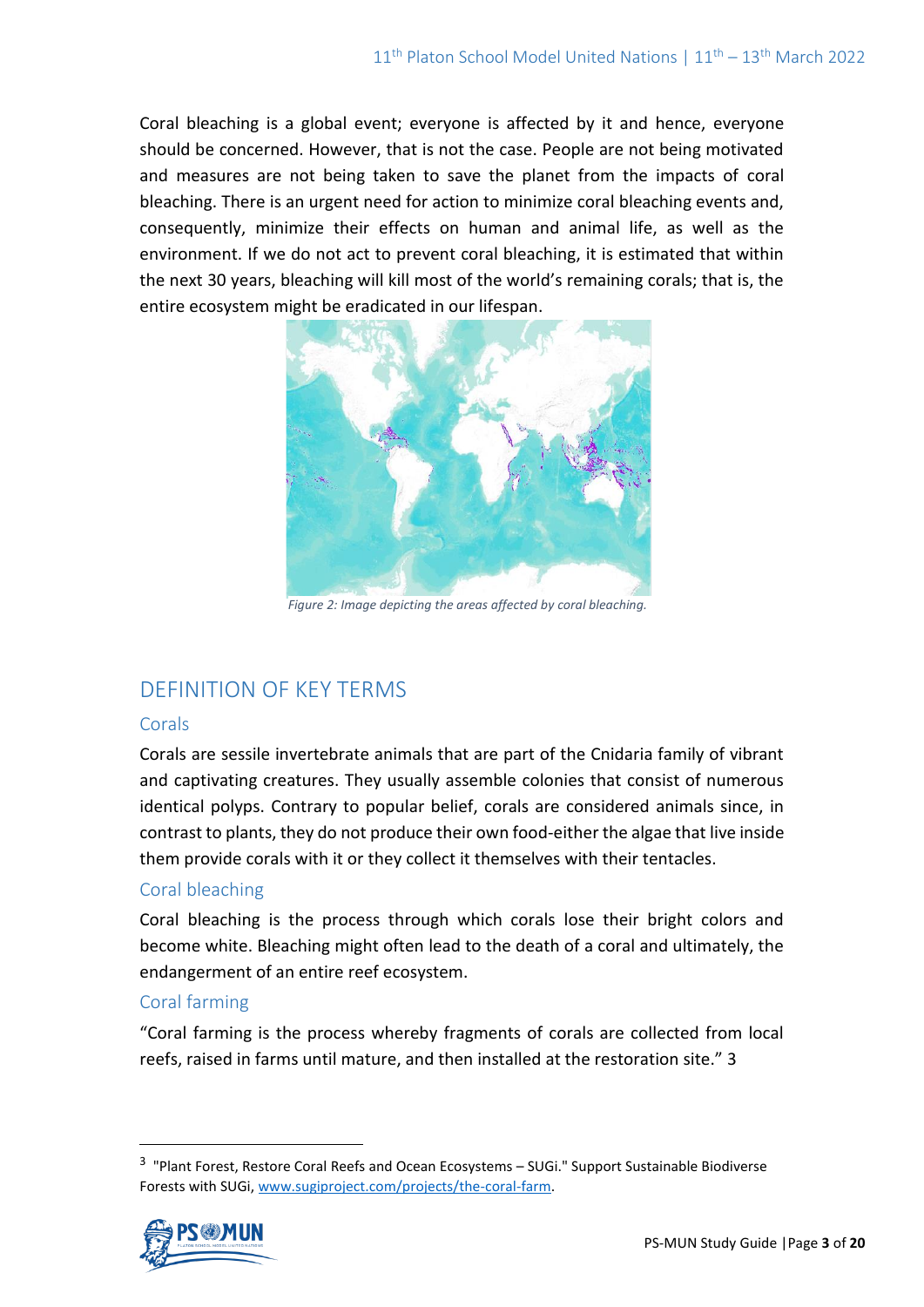## Coral polyps

"Coral polyps are tiny, soft-bodied organisms related to sea anemones and jellyfish. At their base is a hard, protective limestone skeleton called a calicle, which forms the structure of coral reefs." 4

## Coral reefs

Coral reefs are underwater ecosystems that comprise colonies of individual organisms known as coral polyps, which belong to corals. Corals that compose coral reefs extract calcium carbonate from seawater and create a hard exoskeleton to protect their bodies. 5

#### El Niño

The El Niño is characterized by above-average sea surface temperatures in the central and eastern tropical Pacific Ocean. It is a part of the El Niño-Southern Oscillation, a recurring climate phenomenon in the area that occurs every two to seven years and causes consistent temperature variations.

#### Low tide

"The alternating advance and retreat of seawater along a coastline caused by the moon's gravitational pull on the Earth and the Earth's rotational force is called a tide. Low tide is when the water recedes to its furthest extent."6

#### Mutualism

Mutualism is a type of ecological interaction between creatures of different species in which one benefits from the other.

#### Ocean acidification

Ocean acidification is the continual decrease of the ocean's pH levels due to the sequestering of excessive amounts of CO2 from the atmosphere in the water.

#### Reef tourism

Reef tourism is a section of tourism that depends on coral reefs meaning tourists visit and explore coral reefs for recreational purposes. Reef tourism can happen either with or without making direct use and contact with the corals.

<sup>6</sup> National Geographic Society. "Tide." National Geographic Society, 30 Aug. 2019, [www.nationalgeographic.org/encyclopedia/tide/.](http://www.nationalgeographic.org/encyclopedia/tide/)



<sup>4</sup> National Geographic. "Corals." National Geographic, [www.nationalgeographic.com/animals/invertebrates/facts/corals-1.](http://www.nationalgeographic.com/animals/invertebrates/facts/corals-1)

<sup>&</sup>lt;sup>5</sup> "Losing Our Coral Reefs." State of the Planet, 10 Dec. 2019,

news.climate.columbia.edu/2011/06/13/losing-our-coral-reefs/.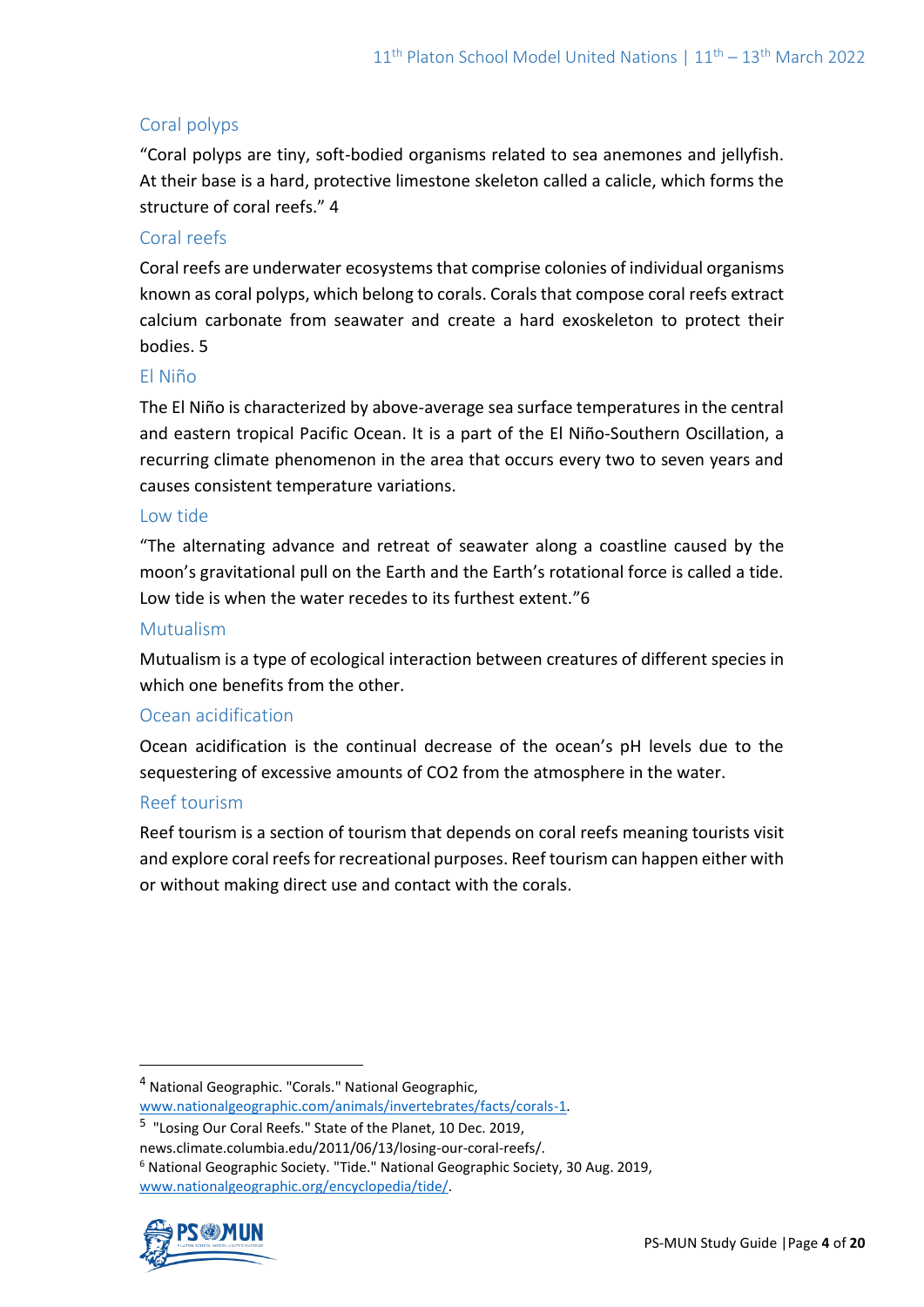# BACKGROUND INFORMATION

Corals are vividly colored and mesmerizing invertebrates, that is, animals without a backbone. They usually assemble colonies that consist of numerous identical polyps, forming coral reefs, one of the most valuable ecosystems in the oceans. However, in recent years, corals have started experiencing the phenomenon of coral bleaching, which deprives them of their colors and often leads to their death. Coral bleaching has many adverse impacts on humans, wildlife, and the planet as a whole, and thus, it needs to be addressed as soon as possible.

Main morphologies of corals



*Figure 3: Image depicting the main morphologies of corals.*

There are many types of corals with countless different morphologies, but most experts catalog four (4) of them as the most important ones, namely the encrusting, the hemispherical, the corymbose, and the branching.

Encrusting corals typically attach to rocky surfaces underwater. They grow greater in diameter rather than upwards and they hold an advantage over other corals. Due to their shape, they are more resilient to violent storm conditions since they hardly ever experience breakage.

Regarding hemispherical corals, there are many species of them, and as their name suggests they have the shape of a hemisphere or a dome. They have a spongy texture and have grooves all over them, often resembling a brain-like appearance.

Corymbose corrals are irregular, dense, and bushy corals that require a lot of sunlight and currents to flourish. Although they are a fast-growing type, they are vulnerable to predation and bleaching.

Lastly, branching corals have a tree-like shape and grow extremely fast. Unfortunately, they are also prone to mortality as a result of temperature rise, algae overgrowth, and predation.

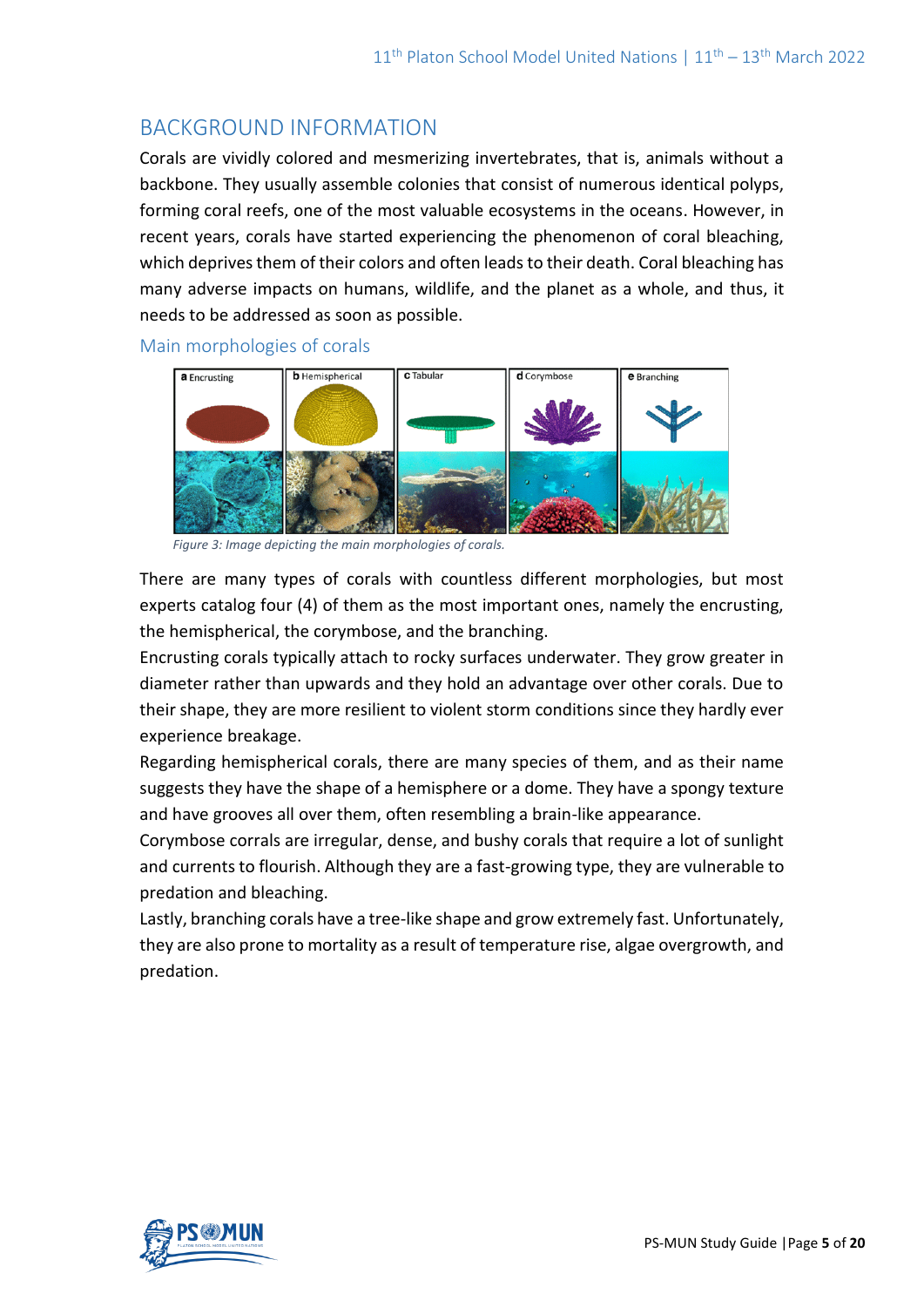Apart from the above, there are more coral morphologies around the planet such as the digitate, foliose, laminar, massive, and submissive. As suggested above, each coral morphology has different amounts of resilience to heat, thermal stress, and other environmental conditions and hence, different amounts of resilience to the causes of coral bleaching. Each coral is affected differently by them and that is why the issue is so grave and challenging to tackle.



*Figure 4: Image depicting the stages that lead to the death of a coral due to coral bleaching.*

#### The coral bleaching process

Corals are in a mutualism relationship with a species of algae known as Zooxanthellae, which lives within the corals. The alga's pigments are the source of the corals' vibrant colors while it provides corals with food through photosynthesis. The two are symbionts, as one relies on the other for survival. Changes in the ocean environment, notably the rise of sea temperatures, lead corals to expel the algae from their bodies due to extreme "stress". That is exactly when the bleaching process begins. The first apparent sign of bleaching is when the coral starts to become pale. Gradually but steadily, the coral loses its vivid colors and turns completely white; if the environment maintains this modified state, the coral does not let the algae back in its tissue. Through the bleaching the skin of the corals becomes clear and consequently, the skeleton underneath is visible. That is where the white, bleached color is owed to. If the white skeleton is clear and bright, the coral is alive but if it becomes fuzzy, filled with algae, it is a strong sign that it has died. A bleached coral is more susceptible and vulnerable to diseases and other harmful factors, meaning it has a greater mortality risk than a healthy coral.

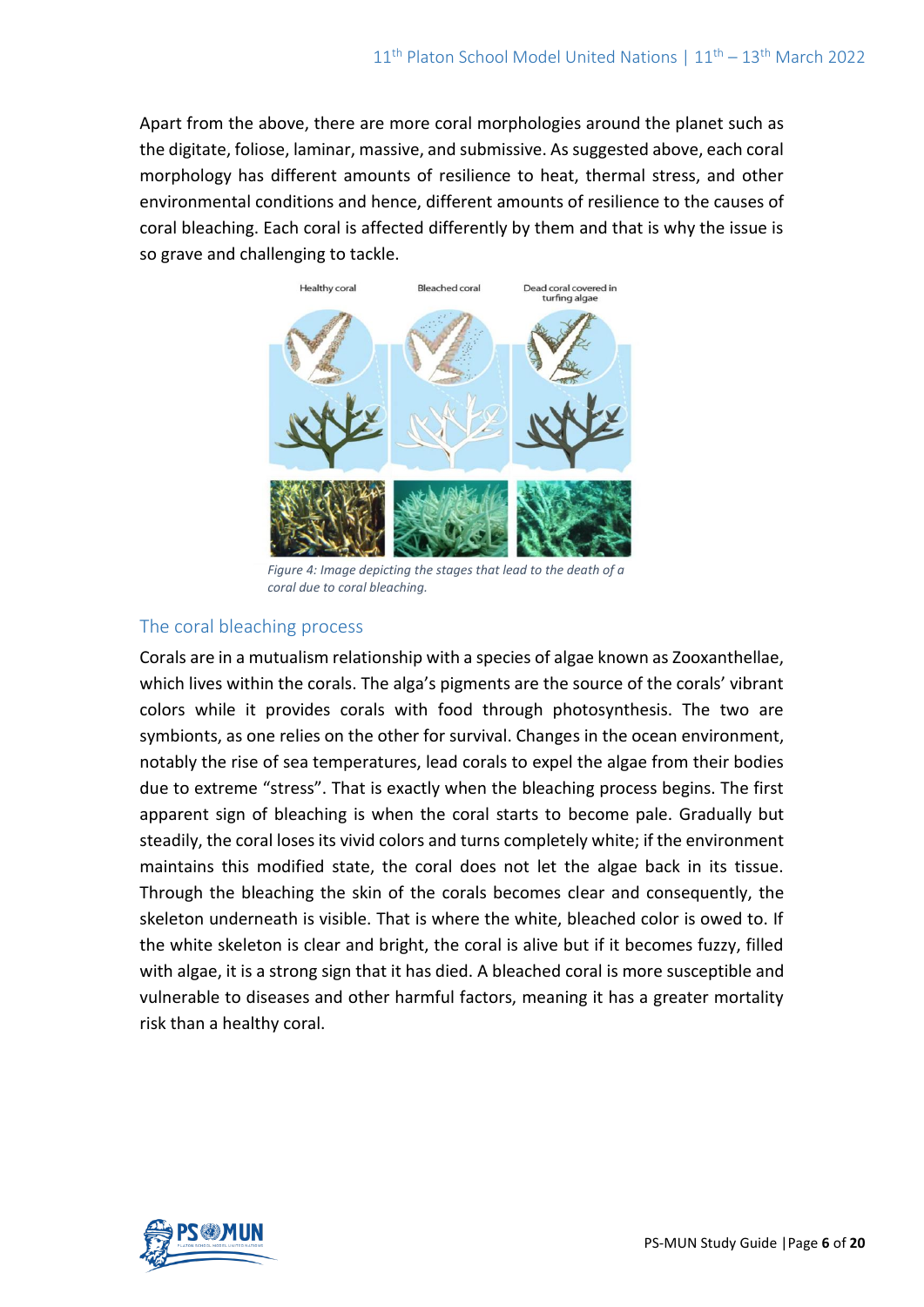## Causes of coral bleaching Climate change and global warming

Climate change and global warming are the leading causes of coral bleaching, considering that most bleaching instances occur due to raised sea temperatures. As atmospheric temperatures rise due to the aforementioned phenomena, the sea surface and depths gradually become warmer as well. The ideal water temperature for corals to flourish is 20-28 °C. Corals are very susceptible to temperature rise and a difference of as small as 1 degree Celsius, for a long period, might cause the coral to "stress" and expel the algae. If such temperatures persist for more than eight weeks, there is a high probability that the coral will die.



*Figure 5: Image depicting coral bleaching due to a temperature increase.*

#### Carbon pollution

Carbon pollution is also a major cause of coral bleaching seeing as a lot of other critical causes stem from it. Atmospheric carbon pollution, which primarily derives from CO2 emissions by burning coal or mining, generates an increase in atmospheric temperatures, as a result of entrapped heat. Therefore, carbon pollution results in climate change and global warming which causes coral bleaching. Increased amounts of CO2 and other greenhouse gasses in the atmosphere also cause ocean acidification which, too, leads to bleaching.

#### Ocean acidification

#### Ocean acidification is when the

ocean presents a decreased pH level, for a continuous period. Ocean acidification is essentially caused by CO2 and the burning of other fossil fuels which dissolve from the atmosphere and into the oceans. Acidification leads to a decrease in carbonate in the water which is a key material in many marine animals' growth. More specifically, ocean acidification impairs the corals' ability to sequester calcium carbonate. A form of calcium carbonate is aragonite, the main ingredient in a coral's skeleton. As a result, the coral cannot re-grow and the consequences of bleaching remain unsolved.

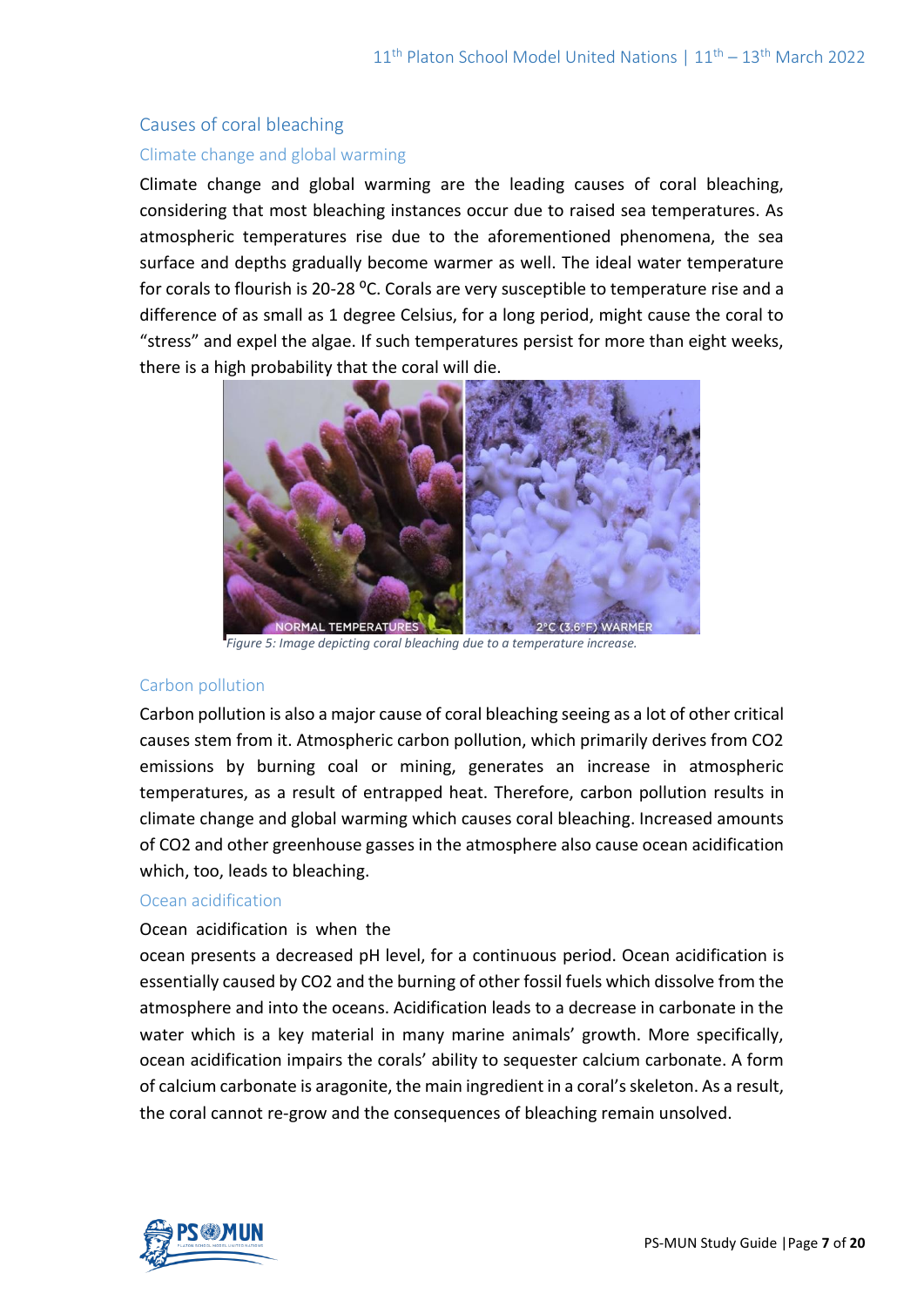#### **Pollution**

In addition to carbon pollution, runoff and other types of pollution can also cause coral bleaching. This includes pesticides and wastewater which end up in the sea as well as several sunscreen products which contain chemicals harmful to corals. Precipitation during a storm can dilute seawater and carry runoff filled with various pollutants such as the above. This is particularly dangerous for near-shore corals which are exposed to diluted and/or polluted waters.

#### Extremely low tides

Tides are caused by a combination of the Sun's and moon's gravitational forces, therefore there is no way to prevent them from happening. The lowest water level anyone can observe on the planet is that of a low tide. Consequently, corals in shallow or near-shore waters remain uncovered by water when the low tide occurs, leaving them exposed to the air. This exposure is a cause of coral bleaching, since corals' natural habitat is underwater, leaving them with no resilience to the atmospheric air.

#### Excessive sunlight

Apart from producing warmer sea temperatures, excessive sunlight is a cause of coral bleaching for a few other reasons. Most importantly, sunlight produces a lot of harmful radiation and solar irradiance which bleaches corals in shallow waters.

#### The El Niño

The El Niño is a phenomenon that generates a rise in sea temperatures due to which the largest coral bleaching event occurred (2014-2017), damaging approximately 70% of corals globally. The El Niño is characterized by above-average sea surface temperatures in the central and eastern tropical Pacific Ocean. It is a part of the El Niño-Southern Oscillation, a recurring climate phenomenon in the area that occurs every two to seven years and causes consistent temperature variations. In its course, large-scale air movements in the tropics are disrupted, culminating in various global consequences, such as the rise in sea temperatures which is one of the main causes of coral bleaching.

At this point, it is crucial to note that there are other factors that cause the distraction of corals, such as destructive fishing and industrialization. Those factors are not directly correlated to coral bleaching, but they definitely exacerbate the situation of the affected corals.

## Effects of coral bleaching

## Environmental effects

Bleaching leaves corals vulnerable and lacking essentials for living since the algae which provide them with food and nutrients have been expelled out of their tissue. Bleached corals have decelerated growth rates since they experience a dearth of vital ingredients (inter alia, of aragonite) and nutrients to develop and flourish. They also

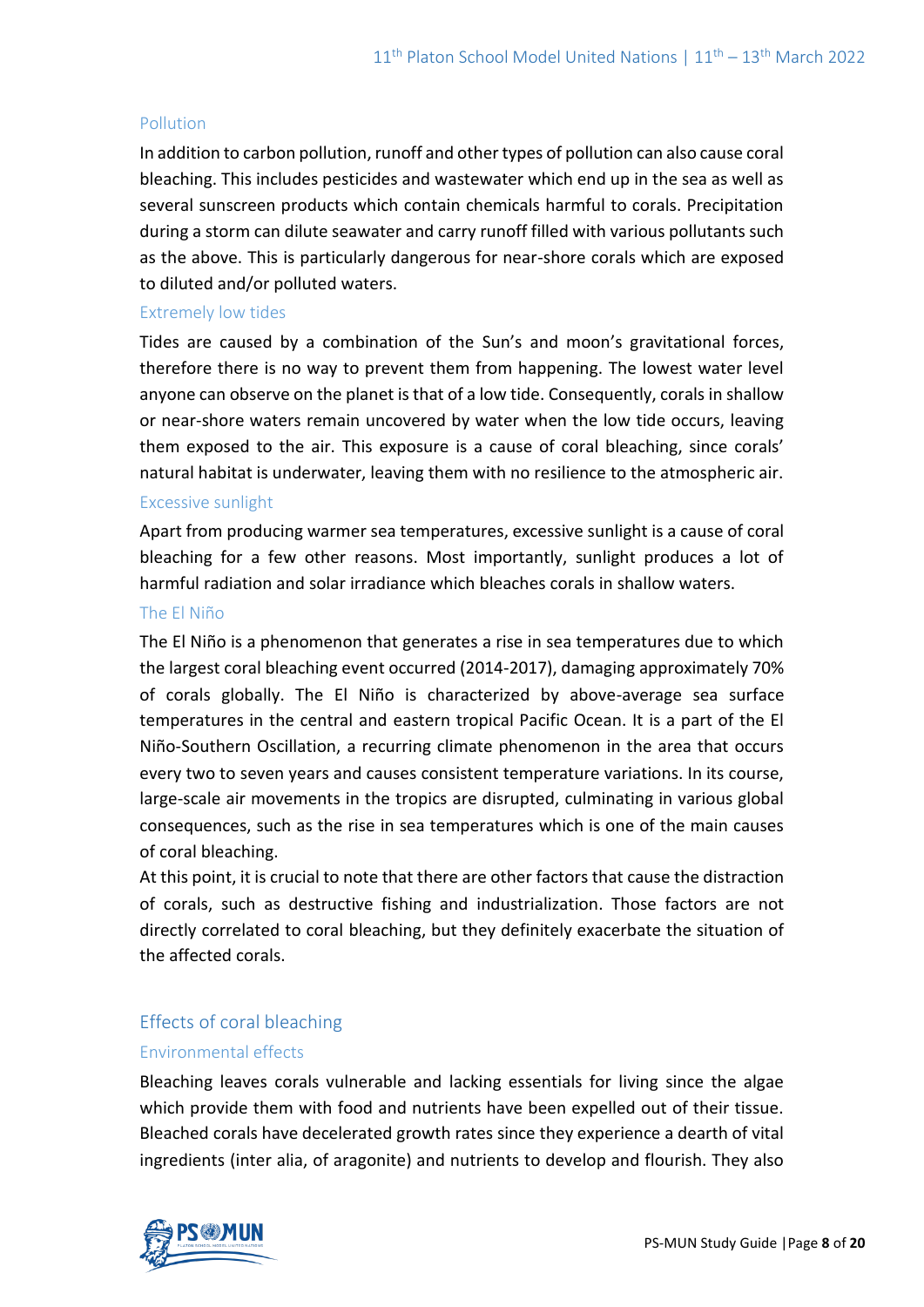have a declined reproductive capacity, meaning that they cannot reproduce easily, and thus, bleached reefs are rarely, and difficulty replenished. Lastly, corals affected by bleaching tend to have increased disease vulnerability seeing as, due to all the above, they possess limited strength to combat diseases, and, hence, they have raised mortality rates. Evidently, bleaching is destructive for coral populations. This vulnerability caused by bleaching also makes corals more susceptible to invasive species, including seaweed and several species of algae. This susceptibility along with the increased vulnerability to diseases and elevated mortality rates often result in long-lasting shifts in coral population composition.

The aforementioned changes in combination with dying corals cause substantial changes in fish populations as corals are a source of habitat, food, protection, and spawning grounds for those fish. If the reef ecosystems degrade and change, fish relying on it lose the benefits of the reefs and need to emigrate to secure the essentials. Other species of fish, which are already at risk, are under threat of becoming locally extinct, something that will hold huge consequences for all local marine life and humans. Seeing as corals support organisms at the very base of the food chain, a change in marine animal populations due to coral bleaching might cause the disruption of the food chain as a whole, thus, affecting all species. All the above will eventually generate a loss of biodiversity and genetic diversity, which, too, has many negative consequences on the planet.

#### Social effects

Coral reefs work as natural wave and storm barriers for near-shore communities protecting them from various natural disasters and coastal erosion. When corals experience bleaching, they are too vulnerable to hold back the waves, and hence, coastal communities are left bare to the erratic seas. To protect themselves and their lands, people in such communities are required to build manmade storm barriers which are extremely expensive, more fragile, unecological, and often do not work as well as the natural coral ones.

Furthermore, due to the changes in fish populations and the extinction of several species caused by coral bleaching, the overfishing problem is exacerbated, leaving fewer quantities for humans to fish for and consume. Populations relying on local reef ecosystems for food, continue to fish, as they need it to sustain their families and as a result, fish in the seas grow less and less in quantity over time and so do fish stocks. Nevertheless, corals are also very crucial for the medical sector and hence, bleaching also has an adverse effect on medicinal resources. More specifically, certain species of corals comprise specific pharmaceutical substances which are often applied for the treatment and cure of several diseases. Such substances include prostaglandin, which derives from sea fans, and bryostatin obtained from coral rhizomes, which are used to cure cancer, heart diseases, and other illnesses. Coral bleaching deprives corals of those substances and humans cannot exploit them for medicinal purposes.

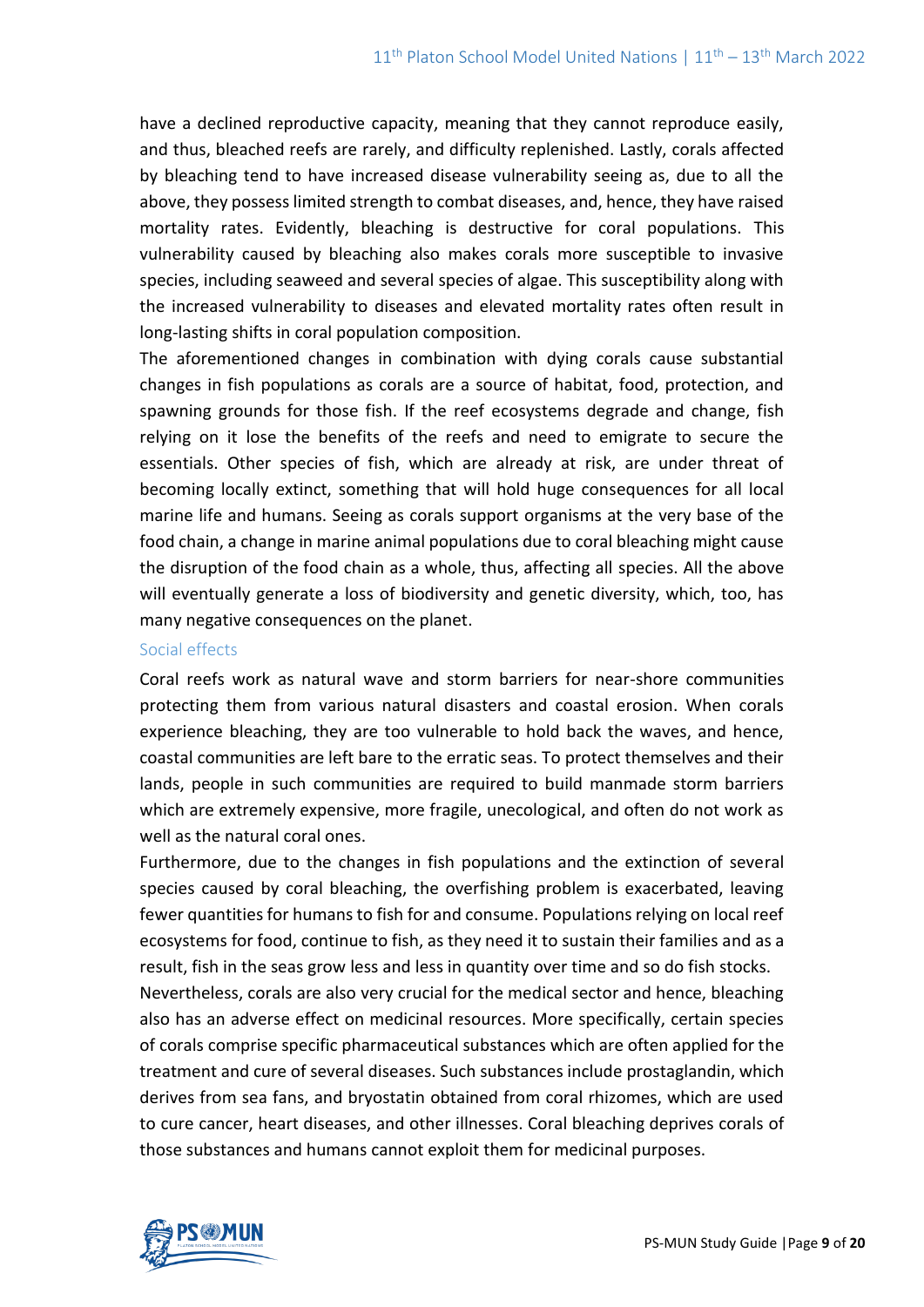Lastly, coral reefs are of significant cultural value for many island populations because they serve as religious sites-in regions abundant with reefs, such as Japan- and as a source of multiple marine resources, and thus, their destruction by bleaching is devastating for their cultures and lifestyle.

#### Economic effects

Corals provide food, shelter, and spawning grounds for an abundance of fish species, and if corals are bleached and eventually die, those fish emigrate to other reef ecosystems, or when it comes to already at-risk species, they might become locally extinct, since they do not have access to the essentials for living. Hence, due to the shift in fish populations and the death of corals, communities financially relying on those marine species or corals, in general, will have a reduced income. Fishers will not be able to catch any reef fish, resulting in adverse impacts on food supply and other financial activities.

In addition, reef tourism is gravely affected by coral bleaching. Bleached corals lose their aesthetic appeal, and the immigration of marine species leaves limited underwater wonders for tourists to admire. Reef tourism is also a significant source of revenue for some island populations, producing billions of dollars each year. If reef tourism collapses, the livelihoods of such populations are under threat.



*Figure 6: Image depicting the estimated economic loss generated by coral bleaching in the sectors of tourism, fisheries, and biodiversity.*

## The Great Barrier Reef

The Great Barrier Reef is the largest coral reef ecosystem and largest living structure on the planet, while it is considered one of the seven natural wonders of the world. It is located along the coast of northeast Australia, and more specifically off the coast of Queensland and it is comprised of over 2,900 individual reefs and 900 islands over an area of roughly 344,400 square kilometers. The Great Barrier Reef has been severely affected by coral bleaching over the past decades and especially in the years 1998, 2002, 2006, 2008, 2011, 2016, 2017, and 2020, either as a result of an increase in temperatures, mainly generated by the El Niño or by other equally significant factors, with a total of at least 29% of all the reefs and 69% of the northern ones dying during the 2016-2017 outbreak. Approximately 75% of the Reef is believed to have been seriously damaged after all those bleaching events. Yet, in 2021 the Australian

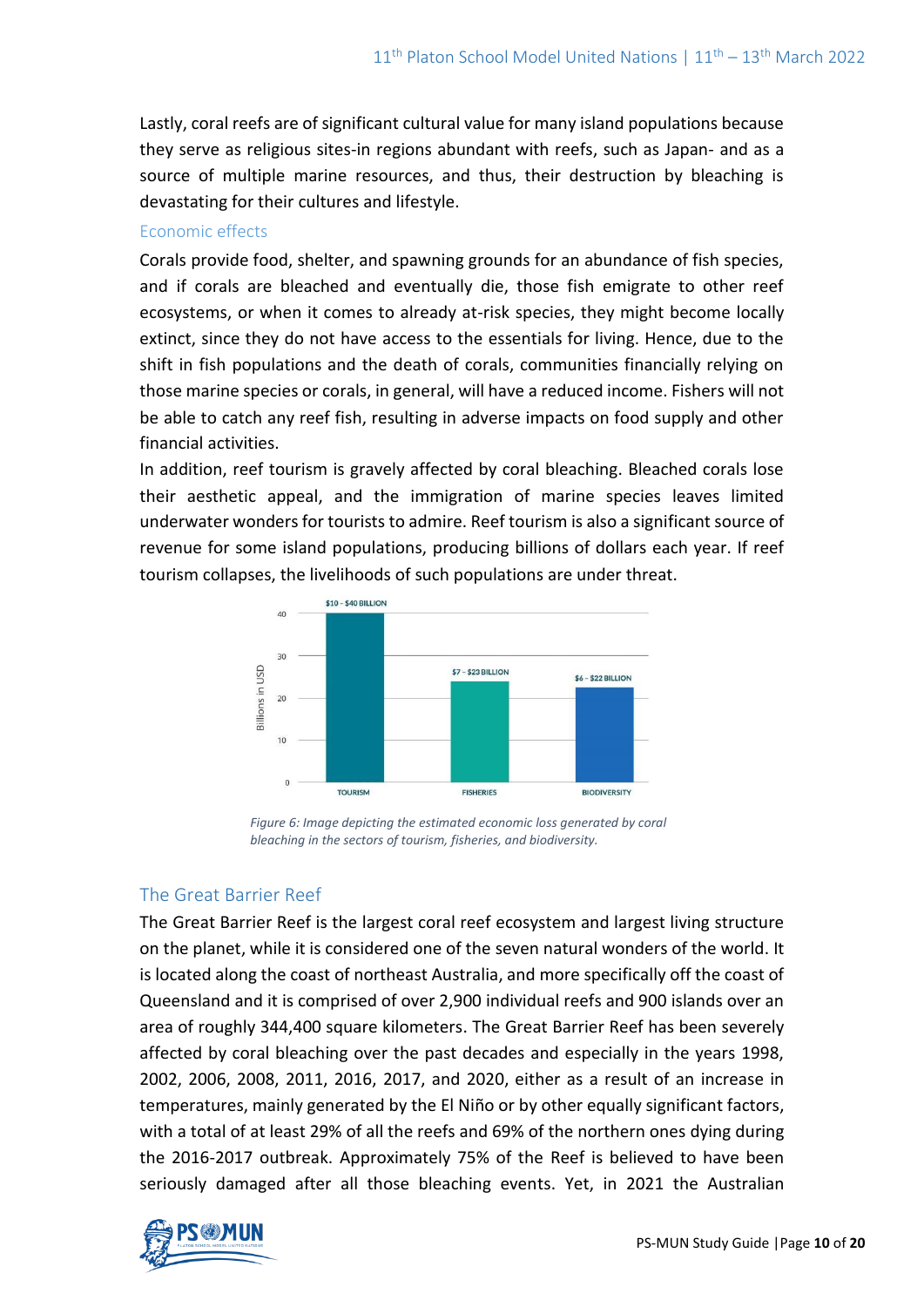government decided not to classify the Reef as an endangered World Heritage Site, despite UNESCO's requests to list it as "in danger".

For the most part, coral bleaching in the Great Barrier Reef is generated by the temperature increase due to climate change and global warming. Hence, the only way to minimize it would be an effort to lessen carbon emissions as agreed in the Paris agreement, in order to control ocean temperatures and acidification. Additionally, significantly improving the quality of water flowing on the Reef could be proven very beneficial since polluted water has an adverse effect on coral growth and reproduction. Lastly, it is very important to thoroughly consider the management of fishing practices, coastal and marine development and shipping, to counteract coral bleaching in the Reef. The condition of the Great Barrier Reef keeps deteriorating and unless radical measures are not implemented soon, the Reef will not have time to replenish and thrive.

# MAJOR COUNTRIES AND ORGANIZATIONS INVOLVED

## Australia

Australia is the home of the largest coral reef and largest living structure on the planet (one of seven natural wonders of the world), the Great Barrier Reef. Sadly, the reef has been immensely affected by coral bleaching. More specifically, 29% of the reef died in 2016 (mainly due to the El Nino phenomenon) and almost all its reefs were severely affected. In the northern region, an average of 67% of corals died in 20167. The great barrier reef foundation and other initiatives to protect coral reefs such as the reef initiative 2030 aim to protect and restore damaged reefs especially the Great Barrier since it is of significant value for humans and the planet.

## United States of America (USA)

The USA and its territories host a large part of the world's living coral reefs including the ones in the Hawaiian regions (which have experienced severe bleaching), Florida, and American Samoa. The USA in collaboration with the U.S. Environmental Protection Agency has held many initiatives and acts and even launched a task force exclusively aiming to protect and preserve the coral reefs of the USA region and its territories. Since many of the world's major reefs are located in USA waters, protecting them is vital for the ecosystem. Fortunately, they try to raise awareness and conduct research to find the best ways to help the corals thrive and protect them from bleaching while they have also implemented measures, such as but not limited to banning sunscreen which consists of coral-harming chemicals and other waste and fishing restrictions.

 $<sup>7</sup>$  Rhodes, Larissa, and Stacey Piculell. Chasing Coral. Netflix, 2017.</sup>

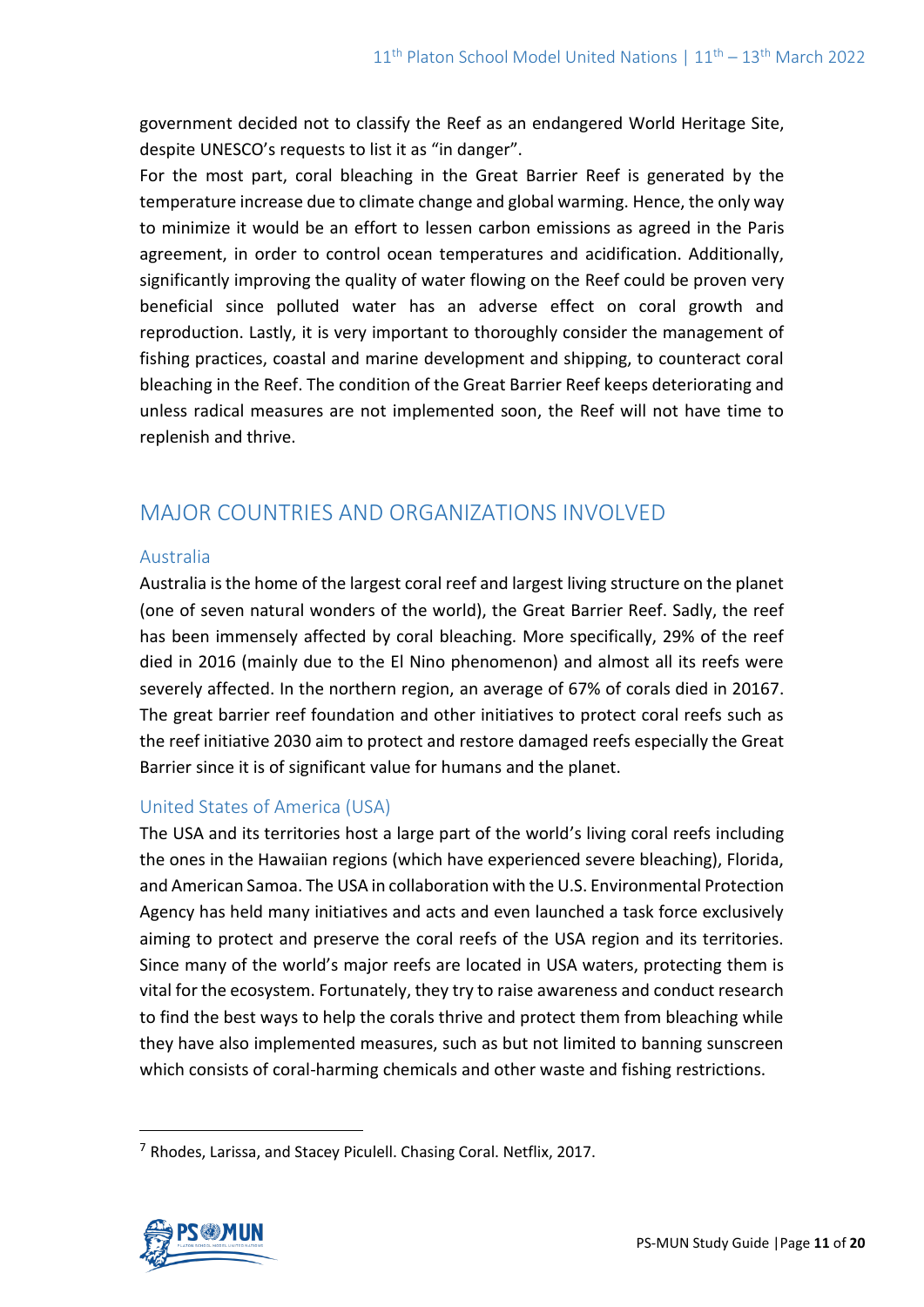#### Belize

The Belize barrier reef, the second largest reef in the world, is situated in Belize. The reef used to be endangered, but locals and experts implemented several innovative measures and they succeeded in saving it. It all started during Hurricane Iris (2001) which was destructive for coral reefs. Many of Belize's corals were bleached and later died, and others were also uprooted which made it difficult to restore the reef. However, Lisa Carne, the director and founder of Fragments of Hope, Ltd., started a project to save the reef. After a lot of campaigning, trial and error she managed to launch a project to replant corals in the area. Contrary to the initial reactions this solution was proven to be highly effective considering that 89% of replanted corals survived after 14 years and Belize's reef is once again flourishing.

## United Nations Environment Program (UNEP)

The UN Environment Program is the sub-body of the UN related to the environment which was enacted in 1972. It is the global authority when it comes to environmental matters, and it has carried out many reports on corals and coral bleaching. Every year, it publishes, in collaboration with other programs and organizations, a report on coral reefs, namely the "Status of Coral Reefs of the World" report. UNEP offers an abundance of information on coral reefs, coral bleaching, its causes, and effects as well as ways to target and eliminate it, including a full guide on how to restore coral reefs. They have additionally established a unit called the Coral Reef Unit (CRU) with the target to preserve coral ecosystems and represent UNEP in coral-related events.

## Coral cay conservation (CCC)

Coral Cay Conservation is an NGO founded in 1986 with the aim to preserve coral reefs which exhibit signs of bleaching. It has earned many awards after its expeditions and actions to protect coral reefs and ameliorate the livelihoods of people financially dependent on such ecosystems. Since its establishment, its members have organized more than seventeen (17) conservation-centered projects to preserve coral reefs.

## Global Coral Reef Monitoring Network (GCRMN)

The GCRMN was established in 1995 by the International Coral Reef Initiative (ICRI), with the task to monitor and report on the world's coral reefs and, sticking to its task, it has published numerous reports since its establishment. The GCRMN is responsible for collecting data about the condition and status of corals and reefs as well as devising appropriate solutions and handing them to other organizations and centers for research.

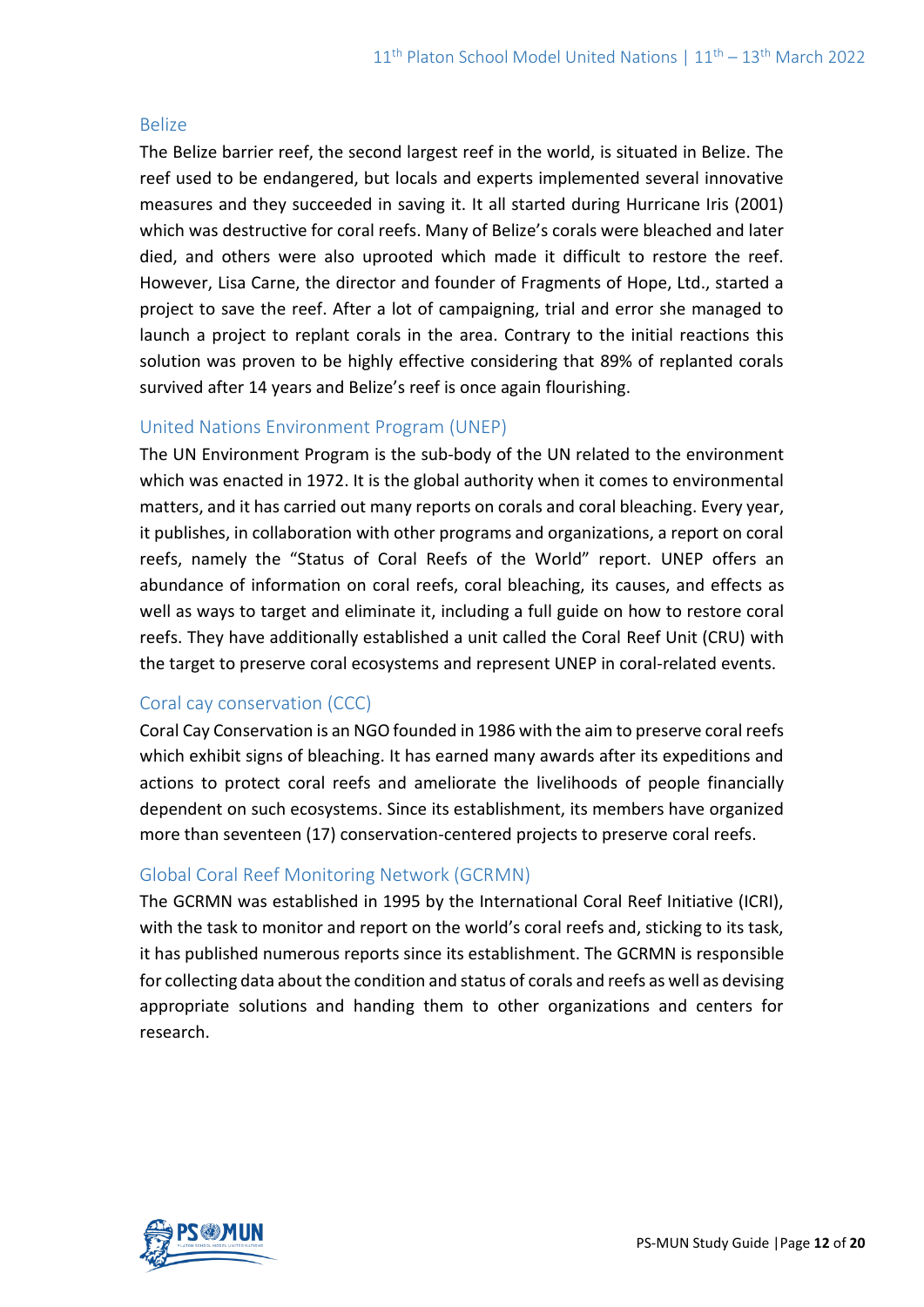| Date of Event    | Description of event                                            |
|------------------|-----------------------------------------------------------------|
| 1981             | The Great Barrier reef is recognized as a world heritage site   |
|                  | by UNESCO                                                       |
| 1994             | The International Coral Reef Initiative is founded by eight     |
|                  | governments                                                     |
| 1995             | The Global Coral Reef Monitoring Network is established by      |
|                  | the International Coral Reef Initiative                         |
| 1998             | The first-ever coral bleaching event is reported, caused by the |
|                  | El Nino                                                         |
| 2010             | The second global-scale coral bleaching occurs                  |
| April 2010       | The Action Plan to conserve the coral reef ecosystem in Japan   |
|                  | is published                                                    |
| 20 December 2010 | UN GA Resolution 65/150 is adopted                              |
| 22 December 2011 | UN GA Resolution 66/194 is adopted                              |
| 2014-2017        | The El Niño occurs, generating the most destructive coral       |
|                  | bleaching ever recorded                                         |
| 2015             | The third global-scale coral bleaching event                    |
| 8 September 2021 | The Secretariat of the Pacific Regional Environment             |
|                  | Programme approves a new coral reef action plan                 |
| 5 October 2021   | The GCRMN publishes the 6th Status of Coral Reefs of the        |
|                  | World report for the year 2020                                  |
| 6 December 2021  | Global Fund for Coral Reefs allocates USD 10 million for reef   |
|                  | conservation                                                    |

# TIMELINE OF EVENTS

# PREVIOUS ATTEMPTS TO SOLVE THE ISSUE

## United Nations General Assembly Resolution 65/150

Resolution 65/10 of the UN GA, titled "Protection of coral reefs and related ecosystems for sustainable livelihoods and development" Asks and urges member states to implement measures and create legislations to protect coral reefs. Moreover, it requests from the serving Secretary-General, Ban Ki-Moon, to draft a report on the respective Resolution. <sup>8</sup>

## UN GA Resolution 66/194

UN GA Resolution 66/194 is a modified form of the homonymous Resolution 65/150. It stresses the need to address the destruction of coral reefs and underlines the

<sup>&</sup>lt;sup>8</sup> "Protection of Coral Reefs for Sustainable Livelihoods and Development :." United Nations Digital Library System, digitallibrary.un.org/record/698792?ln=en).

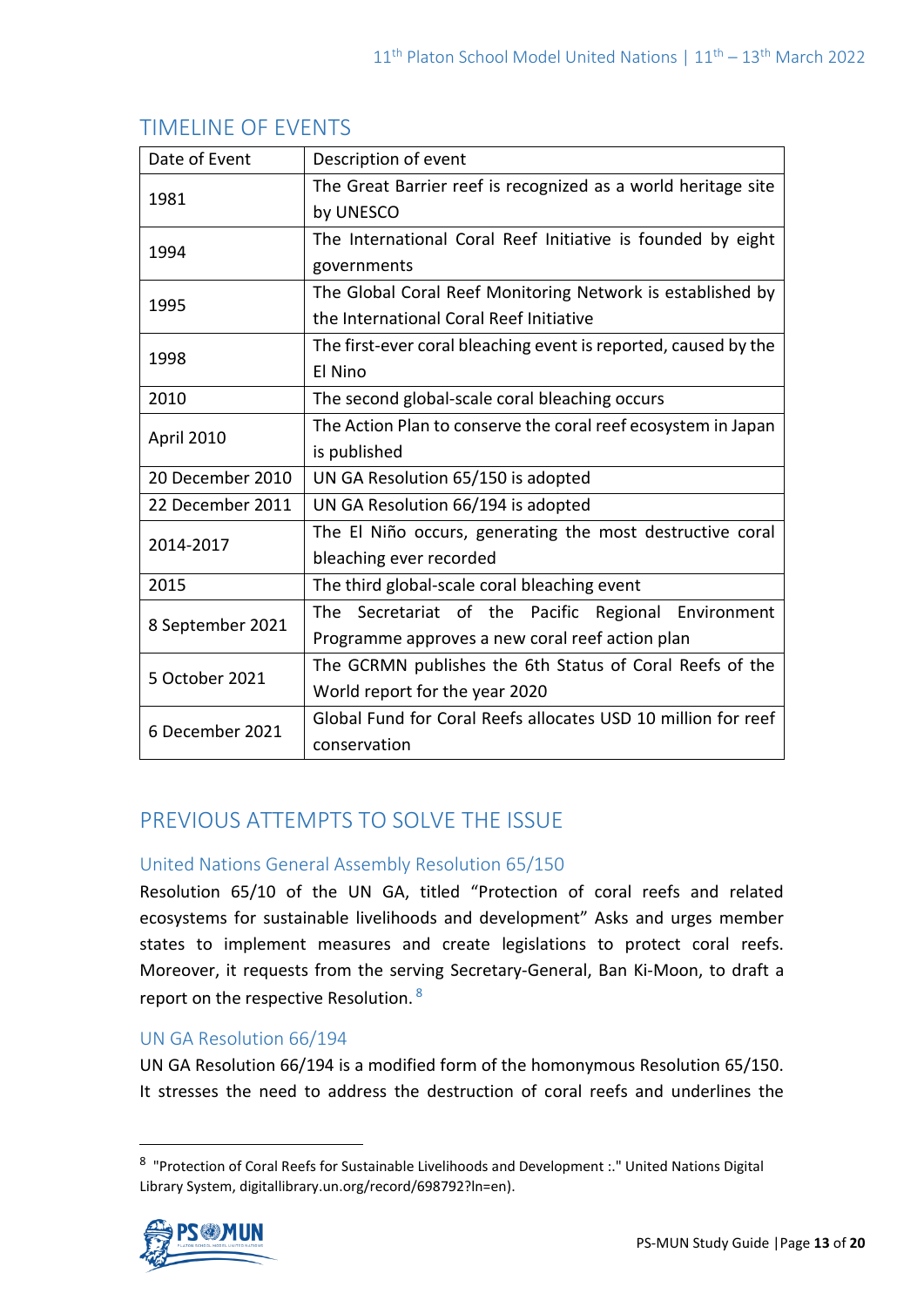importance of understanding the benefits coral reefs offer to humans and the planet in general. Lastly, it urges member states to act, take measures and find the necessary approaches to adequately protect coral reefs. 9

## Status of Coral Reefs of the World 2020

The Status of Coral Reefs of the World 2020 is a report published by the Global Coral Reef Monitoring Network in collaboration with the International Coral Reef Initiative (ICRI), the Australia Institute of Marine Science, and UNEP. It presents the most complete scientific picture of the impact that rising temperatures have had on the world's reefs to date. Such reports are published by the respective organizations and bodies each year and the report for the year 2020 was issued on the 5<sup>th</sup> of October 2021. <sup>10</sup>

## International Coral Reef Initiative (ICRI)

The ICRI is an informal partnership of nations and organizations, initiated in 1994, working to protect coral reefs and related ecosystems all around the planet. They mainly focus on promoting the sustainable management of reefs, capacity building, and raising awareness. The Secretariat members are chosen voluntarily, and they organize meetings, conferences, workshops, and side events annually. Its decisions are not binding on its members, but its efforts have had a critical role in highlighting the importance of coral reefs in various sectors. The work of ICRI is frequently recognized in UN documents, underscoring the Initiative's key role in the international campaign to preserve coral reefs.

#### Japan's attempts to preserve coral reefs

Japan hosts many of the world's major coral reefs in its waters but in the last decades, the corals have been considerably impacted by bleaching. According to reports, almost 70% of Okinawa's reef has died due to bleaching while 90% of the reef is affected by it. In recent years, the Japanese government and the Ministry of Environment have taken drastic measures and actions to preserve Japan's reefs. In 2010, they published a 21-century action plan for Japan and especially, Okinawa with the goal to examine the economic and social benefits of coral reefs and natural coastlines and establish a new structure for their preservation and restoration. The prefectural government of Okinawa initiates a project (2010-2016) to conduct research on coral reefs and ways to replenish them including other sub-projects such as raising awareness and informing the public. The initial project comprised 2 main parts, namely a pilot study for coral outplanting and research on reef restoration. The actions Japan took were overall successful and the lessons and findings they

<sup>&</sup>lt;sup>10</sup> "Status of Coral Reefs of the World 2020." UNEP - UN Environment Programme, 8 Oct. 2021, [www.unep.org/resources/status-coral-reefs-world-2020.](http://www.unep.org/resources/status-coral-reefs-world-2020)



<sup>&</sup>lt;sup>9</sup> "Protection of Coral Reefs for Sustainable Livelihoods and Development :." United Nations Digital Library System, digitallibrary.un.org/record/721567?ln=zh\_CN.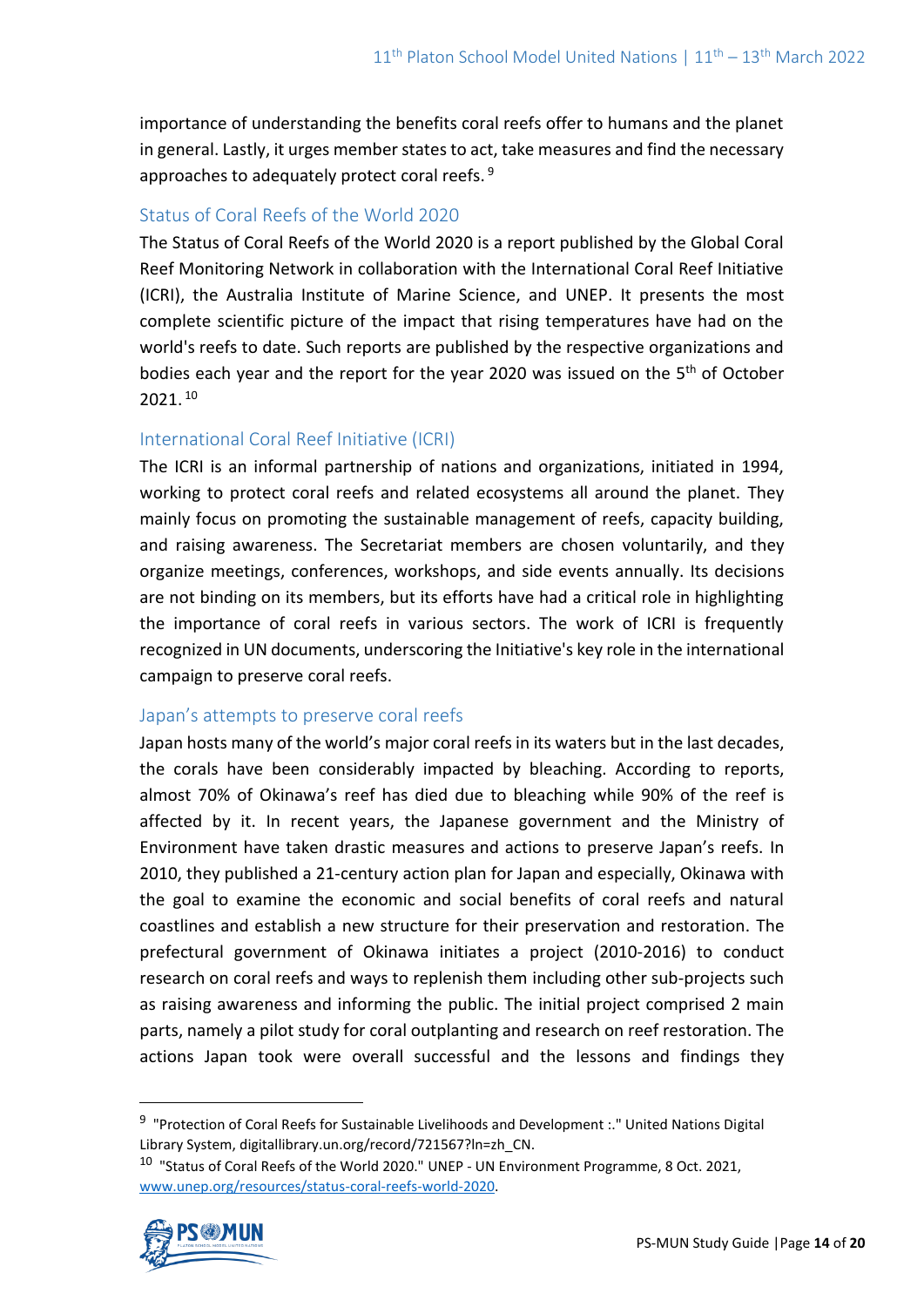concluded upon during their attempt of outplanting corals were proven crucial for future respective projects and research.

# POSSIBLE SOLUTIONS

When a flower suffers from a disease, and the whole garden is in danger, we cut the flower from the roots and not the stem, to ensure the disease is eliminated; Similarly, to counteract the effects of coral bleaching and eradicate them, we need to examine, analyze and target its causes.

Drastic measures need to be carried out to assess the causes and effects surrounding coral bleaching, and to mitigate the phenomenon as soon as possible and as efficiently as possible. Those measures fall under various categories, require a lot of work, and are complex and sometimes difficult to manage.

## Long-term solutions Combatting climate change

The major cause of coral bleaching is climate change, which derives directly from global warming. Thus, measures to deter it need to be implemented all across the planet. That could include, inter alia, the encouragement of member-states to adopt and strive to achieve the targets set during the Paris Agreement, by reducing the atmospheric temperatures by 1.5-2  $^{\circ}$ C and by cutting carbon emissions to the minimum. Alternatively, other measures to minimize carbon emitted in the atmosphere or disposed of in the oceans are strongly suggested to prevent coral bleaching. It is important to note that the specific target would require years to eradicate and thus, it is a long-term solution.

## Coral farming

Nevertheless, replenishing already affected coral reefs should also be seriously considered as a long-term solution as many of them have already been lost to bleaching. Taking an example from Belize and their tactics to replace the deceased corals, a possible solution would be to replant corals in major coral reefs and experiment with coral farming. After meticulously examining each reef's morphology and coral species, respective species can be planted all across the reef, to boost coral growth and revitalize reefs.

## Short-term solutions

#### Legislation

Moreover, to protect corals and avoid further impacts of coral bleaching, it is important to implement regional and global laws and legislation as well as treaties and conventions-which have not been occurring at all for the issue at hand- to protect

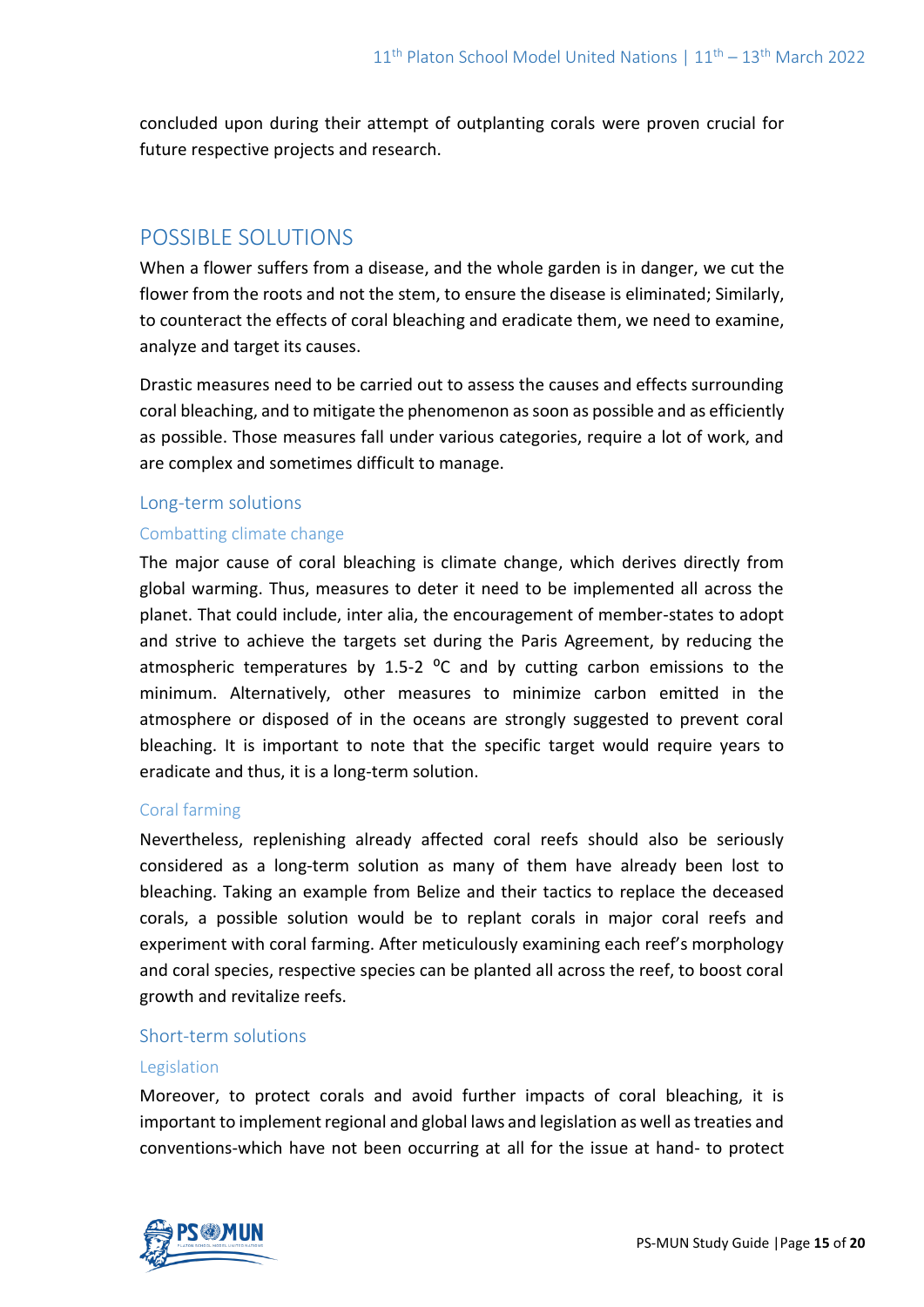corals from human-derived damage. Those could include but not be limited to, minimizing fertilizer use and marine debris, and improving seawater quality.

#### Collaboration between nations

In a few cases, when addressing reefs that are located in international waters, and therefore, belong to no country or territory, in particular, communication and collaboration between nations on how to manage them and protect them are vitally important for the reef's safety.

#### Marine protected areas

Additionally, it is necessary to designate all reefs as marine protected areas, to guard them against human involvement such as fishing and trawling, which not only destroys reefs but also further exacerbates the already destructive effects of coral bleaching, for instance, overfishing and loss of biodiversity. Along with that, it is important to consult experts on how to manage reefs, how to protect them from bleaching and how to handle their effects efficiently and ecologically.

#### Raising awareness

A key solution to the matter at hand is raising awareness and educating; many people are not aware of the value of corals, the issue, and how their actions gravely affect the lives of corals. They need to be instructed and motivated because small everyday actions by each one of the citizens of this world can be a big step towards averting the causes of coral bleaching and eventually, the issue itself.

#### Funding

Lastly, to do all the above and act against coral bleaching, investments and funding are required. Through those investments, research centers and other organizations could support and conduct biological research for each reef in particular and, hence, discover the causes and effects of coral bleaching each one of them is experiencing as well as find the most appropriate and feasible measures to protect and replenish each reef, for it to flourish abundantly in the future and make the seas lush again.

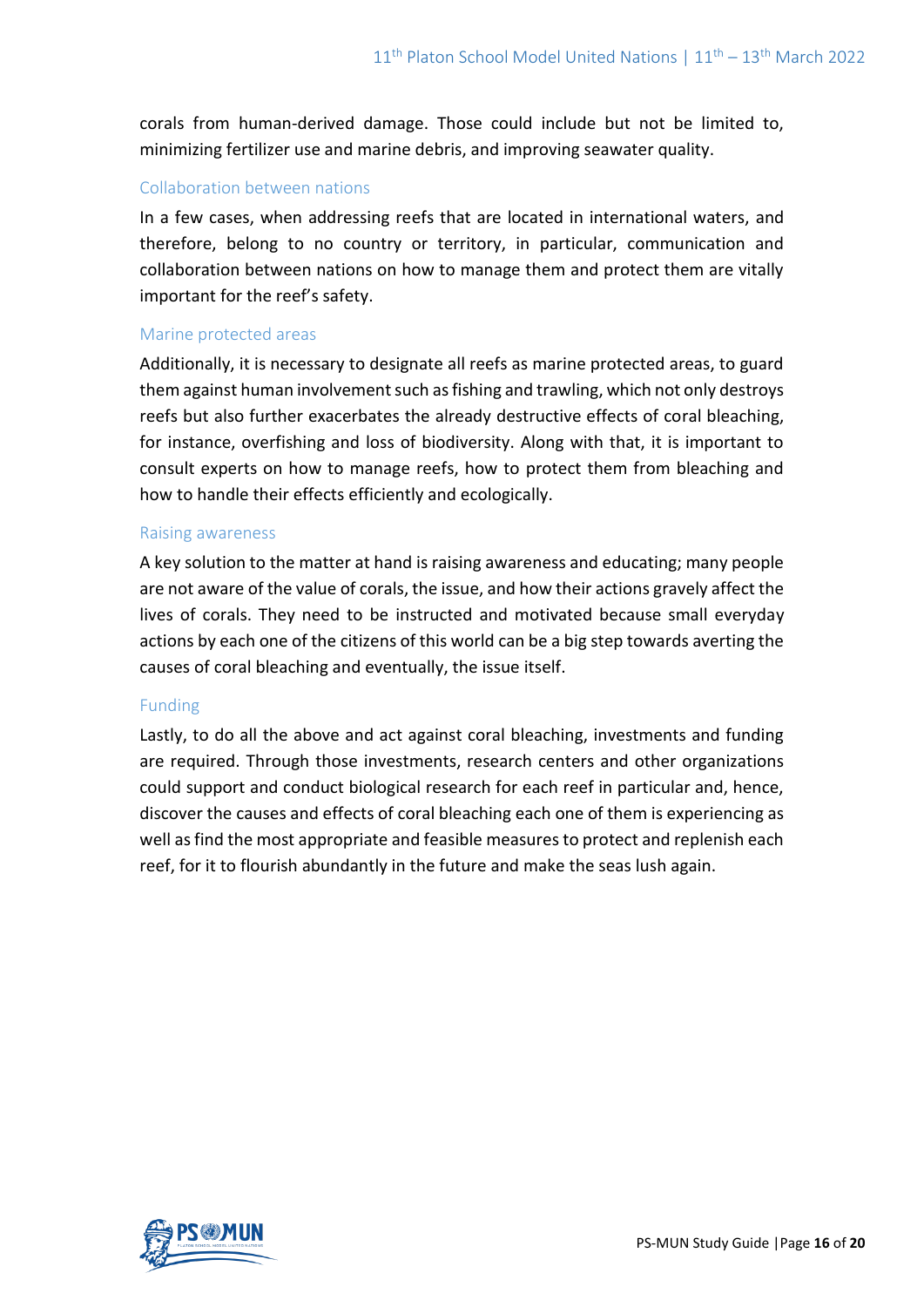# BIBLIOGRAPHY

- Australian Marine Conservation Society. "What is Coral Bleaching and What Causes It - Fight For Our Reef." *Australian Marine Conservation Society*, 4 Mar. 2021, [www.marineconservation.org.au/coral-bleaching/.](http://www.marineconservation.org.au/coral-bleaching/)
- "Coral Bleaching 101." *ECOMAR*, www.ecomarbelize.org/coral-bleaching-101.html.
- Coral Cay Conservation. "Coral Cay Conservation Nature Conservation Opportunities Since 1986." *Volunteer Opportunities for the Conservation of Coral Reefs*[, www.coralcay.org/About-Us.](http://www.coralcay.org/About-Us)
- GCRMN. "About GCRMN." *GCRMN*, 24 Sept. 2019, gcrmn.net/about-gcrmn/.
- Great Barrier Reef Foundation. "Coral Bleaching." *Great Barrier Reef Foundation*, [www.barrierreef.org/the-reef/coral-bleaching.](http://www.barrierreef.org/the-reef/coral-bleaching)
- Greenpeace. "What is Coral? What Are the Causes, Impacts, and Solutions of Coral Bleaching?" *Greenpeace East Asia*, [www.greenpeace.org/eastasia/blog/6119/what-is-coral-what-are-the](http://www.greenpeace.org/eastasia/blog/6119/what-is-coral-what-are-the-causes-impacts-and-solutions-of-coral-bleaching/)[causes-impacts-and-solutions-of-coral-bleaching/.](http://www.greenpeace.org/eastasia/blog/6119/what-is-coral-what-are-the-causes-impacts-and-solutions-of-coral-bleaching/)
- ICRI. "About ICRI." *ICRI – International Coral Reef Initiative*, [www.icriforum.org/about/.](http://www.icriforum.org/about/)
- ---. "Coral Cay Conservation (CCC)." *ICRI – International Coral Reef Initiative*, 8 July 2020, [www.icriforum.org/members/coral-cay-conservation-ccc/.](http://www.icriforum.org/members/coral-cay-conservation-ccc/)
- International Institute for Sustainable Development, I. "Coral Reefs: Strategies for Ecosystems on the Edge." *International Institute for Sustainable Development*, 1 June 2021, [www.iisd.org/articles/coral-reefs-strategies](http://www.iisd.org/articles/coral-reefs-strategies-ecosystems-edge)[ecosystems-edge.](http://www.iisd.org/articles/coral-reefs-strategies-ecosystems-edge)
- IUCN. "Coral Reefs and Climate Change." *IUCN*, 2 Mar. 2021, [www.iucn.org/resources/issues-briefs/coral-reefs-and-climate-change.](http://www.iucn.org/resources/issues-briefs/coral-reefs-and-climate-change)
- "Losing Our Coral Reefs." *State of the Planet*, 10 Dec. 2019, news.climate.columbia.edu/2011/06/13/losing-our-coral-reefs/.
- Muraka Meehun. *Twitter*, twitter.com/murakameehun/status/816159404491837440.
- National Geographic. "Corals." *National Geographic*, [www.nationalgeographic.com/animals/invertebrates/facts/corals-1.](http://www.nationalgeographic.com/animals/invertebrates/facts/corals-1)
- "New Coral Reef Action Plan Endorsed by SPREP 2021." ICRI International Coral Reef Initiative, 15 Oct. 2021, [www.icriforum.org/coral-reef-action-plan](http://www.icriforum.org/coral-reef-action-plan-sprep-2021/)[sprep-2021/.](http://www.icriforum.org/coral-reef-action-plan-sprep-2021/)

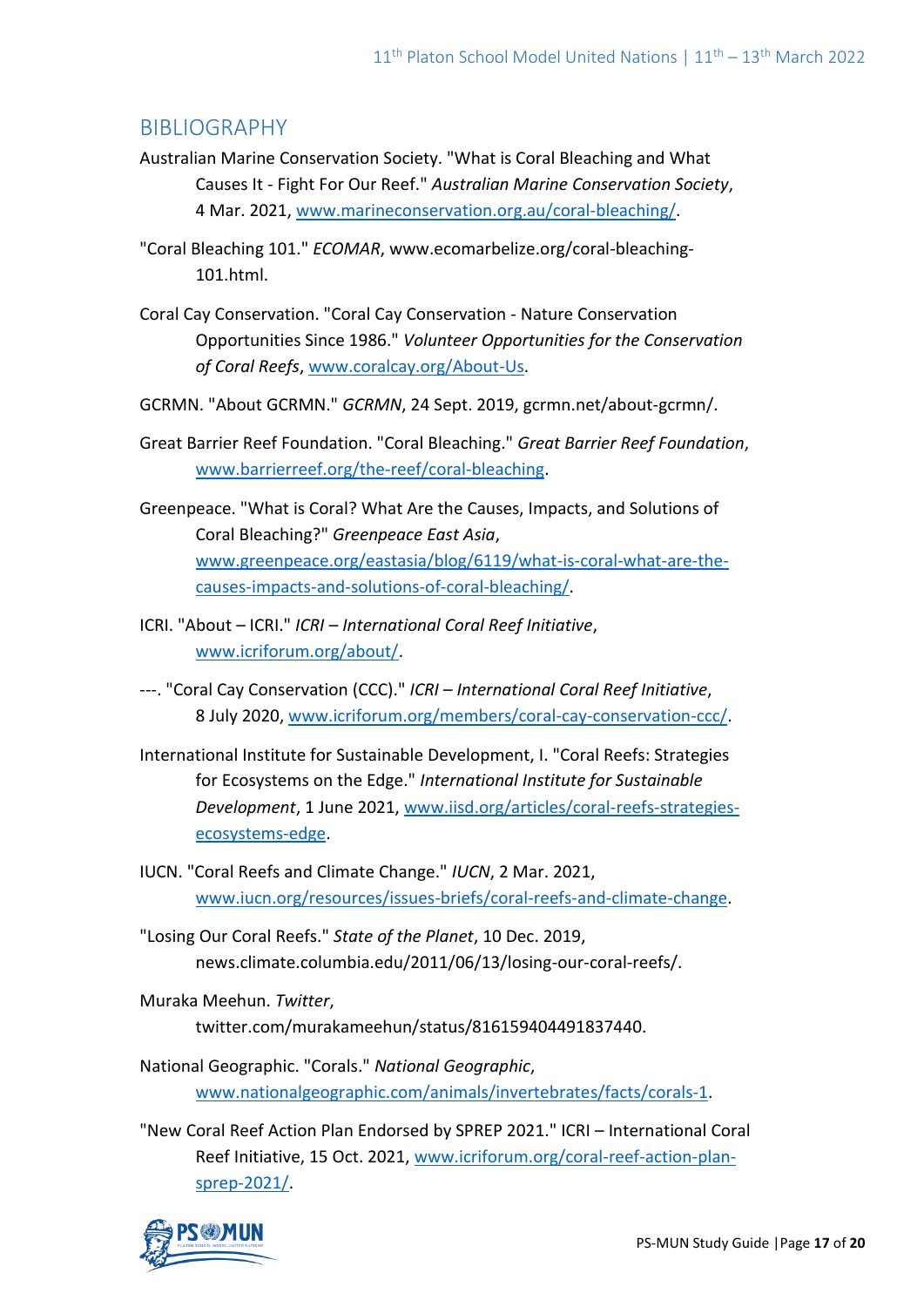- NOAA. "What is the El Niño–Southern Oscillation (ENSO) in a Nutshell?" *NOAA Climate.gov | Science & Information for a Climate-smart Nation*, [www.climate.gov/news-features/blogs/enso/what-el](http://www.climate.gov/news-features/blogs/enso/what-el-ni%C3%B1o%E2%80%93southern-oscillation-enso-nutshell)[ni%C3%B1o%E2%80%93southern-oscillation-enso-nutshell.](http://www.climate.gov/news-features/blogs/enso/what-el-ni%C3%B1o%E2%80%93southern-oscillation-enso-nutshell)
- NOAA's National Ocean Service. "How Does Overfishing Threaten Coral Reefs?" NOAA's National Ocean Service, oceanservice.noaa.gov/facts/coraloverfishing.html.
- "Over \$10 Million USD Allocated to Reef Conservation by the Global Fund for Coral Reefs." ICRI – International Coral Reef Initiative, 8 Dec. 2021, [www.icriforum.org/over-10-million-usd-for-reef-conservation-gfcr/.](http://www.icriforum.org/over-10-million-usd-for-reef-conservation-gfcr/)
- Perkova, Veronika. "The Long Shot That Saved Belize's Coral." *BBCpage*, [www.bbc.com/future/article/20210430-the-woman-who-rescues](http://www.bbc.com/future/article/20210430-the-woman-who-rescues-caribbean-coral)[caribbean-coral.](http://www.bbc.com/future/article/20210430-the-woman-who-rescues-caribbean-coral)
- Reef Resilience. "Bleaching Impacts." *Reef Resilience |*, reefresilience.org/stressors/bleaching/bleaching-impacts/.
- Rhodes, Larissa, and Stacey Piculell. Chasing Coral. Netflix, 2017.
- Smithsonian Ocean. "Ocean Acidification." *Smithsonian Ocean*, 20 June 2019, ocean.si.edu/ocean-life/invertebrates/ocean-acidification.
- Super User. "Coral Growth Forms." Marine Conservation Koh Tao, newheavenreefconservation.org/learning-resources/exploretopics/coral-growth-forms.
- UNEP. "About UN Environment Programme." *UNEP*, [www.unep.org/about-un](http://www.unep.org/about-un-environment)[environment.](http://www.unep.org/about-un-environment)
- ---. "Protecting Coral Reefs." *United Nations Environment Programme*, [www.unep.org/explore-topics/oceans-seas/what-we-do/protecting](http://www.unep.org/explore-topics/oceans-seas/what-we-do/protecting-coral-reefs)[coral-reefs.](http://www.unep.org/explore-topics/oceans-seas/what-we-do/protecting-coral-reefs)
- Telangana Today. "What Will Happen if All Coral Reefs Die?" Telangana Today, 16 Oct. 2020, telanganatoday.com/what-will-happen-if-all-coral-reefs-die.
- ---. "Status of Coral Reefs of the World 2020." *UNEP - UN Environment Programme*, 8 Oct. 2021, [www.unep.org/resources/status-coral-reefs](http://www.unep.org/resources/status-coral-reefs-world-2020)[world-2020.](http://www.unep.org/resources/status-coral-reefs-world-2020)

"What EPA is Doing to Protect Coral Reefs." *US EPA*, 4 May 2021, [www.epa.gov/coral-reefs/what-epa-doing-protect-coral-reefs.](http://www.epa.gov/coral-reefs/what-epa-doing-protect-coral-reefs)

World Wildlife Fund. "Everything You Need to Know About Coral Bleaching—and How We Can Stop It." *World Wildlife Fund*,

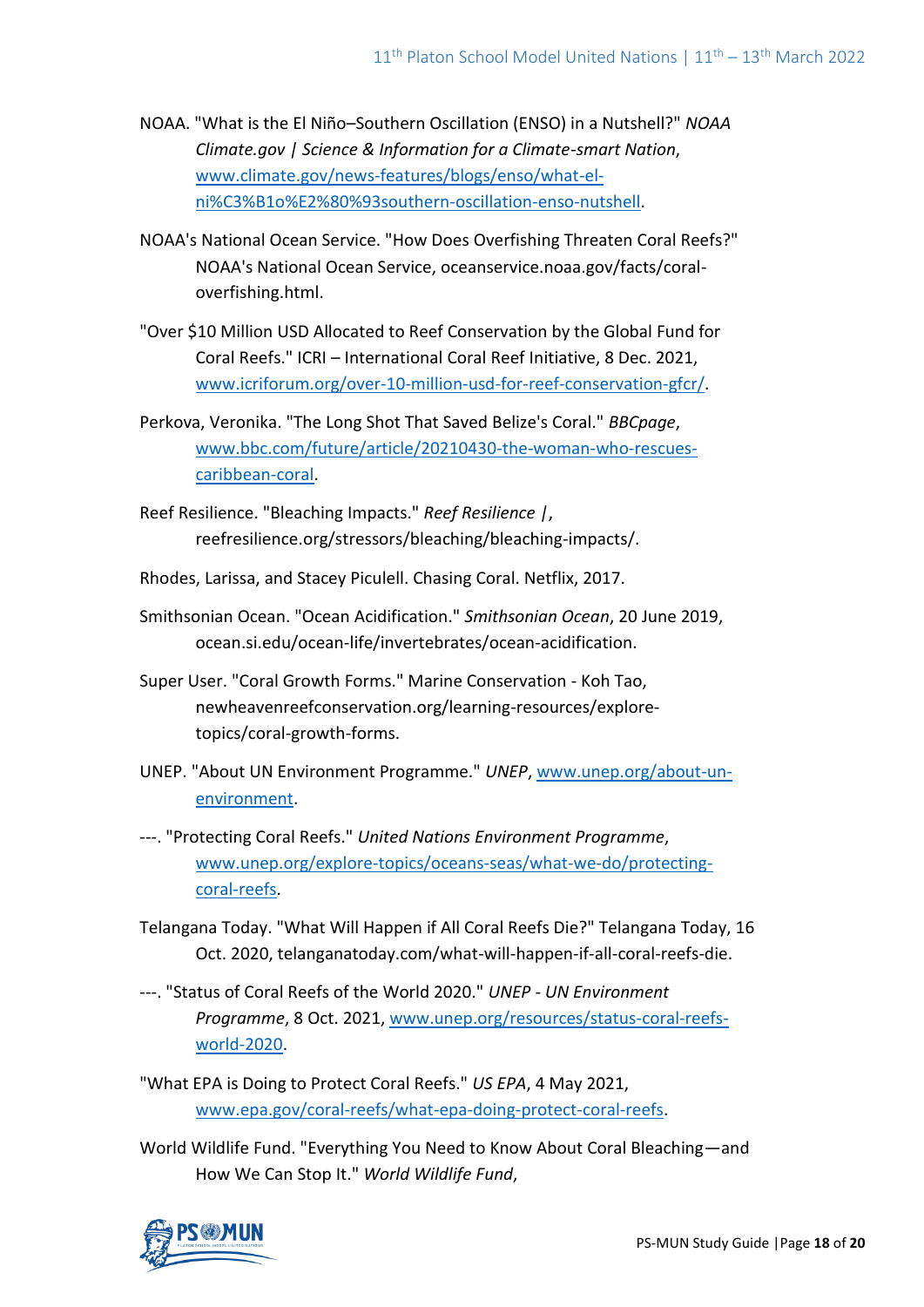[www.worldwildlife.org/pages/everything-you-need-to-know-about-coral](http://www.worldwildlife.org/pages/everything-you-need-to-know-about-coral-bleaching-and-how-we-can-stop-it)[bleaching-and-how-we-can-stop-it.](http://www.worldwildlife.org/pages/everything-you-need-to-know-about-coral-bleaching-and-how-we-can-stop-it)

- "Plant Forest, Restore Coral Reefs and Ocean Ecosystems SUGi." Support Sustainable Biodiverse Forests with SUGi, [www.sugiproject.com/projects/the-coral-farm.](http://www.sugiproject.com/projects/the-coral-farm)
- "Losing Our Coral Reefs." State of the Planet, 10 Dec. 2019, news.climate.columbia.edu/2011/06/13/losing-our-coral-reefs/.
- "Ocean Acidification." Smithsonian Ocean, 20 June 2019, ocean.si.edu/oceanlife/invertebrates/ocean-acidification.
- "Protection of Coral Reefs for Sustainable Livelihoods and Development :." United Nations Digital Library System, digitallibrary.un.org/record/698792?ln=en).
- "Protection of Coral Reefs for Sustainable Livelihoods and Development :." United Nations Digital Library System, digitallibrary.un.org/record/721567?ln=zh\_CN.
- "Status of Coral Reefs of the World 2020." UNEP UN Environment Programme, 8 Oct. 2021[, www.unep.org/resources/status-coral-reefs-world-2020.](http://www.unep.org/resources/status-coral-reefs-world-2020)
- "Are Corals Animals or Plants?" NOAA's National Ocean Service, oceanservice.noaa.gov/facts/coral.html.
- National Geographic Society. "Tide." National Geographic Society, 30 Aug. 2019, [www.nationalgeographic.org/encyclopedia/tide/.](http://www.nationalgeographic.org/encyclopedia/tide/)

"Mutualism | Types, Examples, & Facts." Encyclopedia Britannica, [www.britannica.com/science/mutualism-biology.](http://www.britannica.com/science/mutualism-biology)

## MULTIMEDIA RESOURCES

*"A Shocking Comparison: 5 Photos Of The Great Barrier Reef 10 Years Ago & 5 Of It Today." TheTravelFigure 7, 6 July 2019[, www.thetravel.com/great-barrier-reef-10](http://www.thetravel.com/great-barrier-reef-10-years-ago-vs-now/) [years-ago-vs-now/.](http://www.thetravel.com/great-barrier-reef-10-years-ago-vs-now/)*

"Tropical Coral Reefs of the World." Data Basin, databasin.org/datasets/b983863c0a1a41e8839383b40ade437d/.

"Redirect Notice." Google,

[www.google.com/url?sa=i&url=https%3A%2F%2Fwww.researchgate.net%2Ffigure%](http://www.google.com/url?sa=i&url=https%3A%2F%2Fwww.researchgate.net%2Ffigure%2FThe-five-coral-morphologies-encrusting-hemispherical-tabular-corymbose-and-branching_fig1_341839953&psig=AOvVaw39i5WzgmCTYzifcFDAFqTM&ust=1637598700239000&source=images&cd=vfe&ved=0CAwQjhxqFwoTCJjbztnwqfQCFQAAAAAdAAAAABAD) [2FThe-five-coral-morphologies-encrusting-hemispherical-tabular-corymbose-and](http://www.google.com/url?sa=i&url=https%3A%2F%2Fwww.researchgate.net%2Ffigure%2FThe-five-coral-morphologies-encrusting-hemispherical-tabular-corymbose-and-branching_fig1_341839953&psig=AOvVaw39i5WzgmCTYzifcFDAFqTM&ust=1637598700239000&source=images&cd=vfe&ved=0CAwQjhxqFwoTCJjbztnwqfQCFQAAAAAdAAAAABAD)[branching\\_fig1\\_341839953&psig=AOvVaw39i5WzgmCTYzifcFDAFqTM&ust=1637598](http://www.google.com/url?sa=i&url=https%3A%2F%2Fwww.researchgate.net%2Ffigure%2FThe-five-coral-morphologies-encrusting-hemispherical-tabular-corymbose-and-branching_fig1_341839953&psig=AOvVaw39i5WzgmCTYzifcFDAFqTM&ust=1637598700239000&source=images&cd=vfe&ved=0CAwQjhxqFwoTCJjbztnwqfQCFQAAAAAdAAAAABAD)